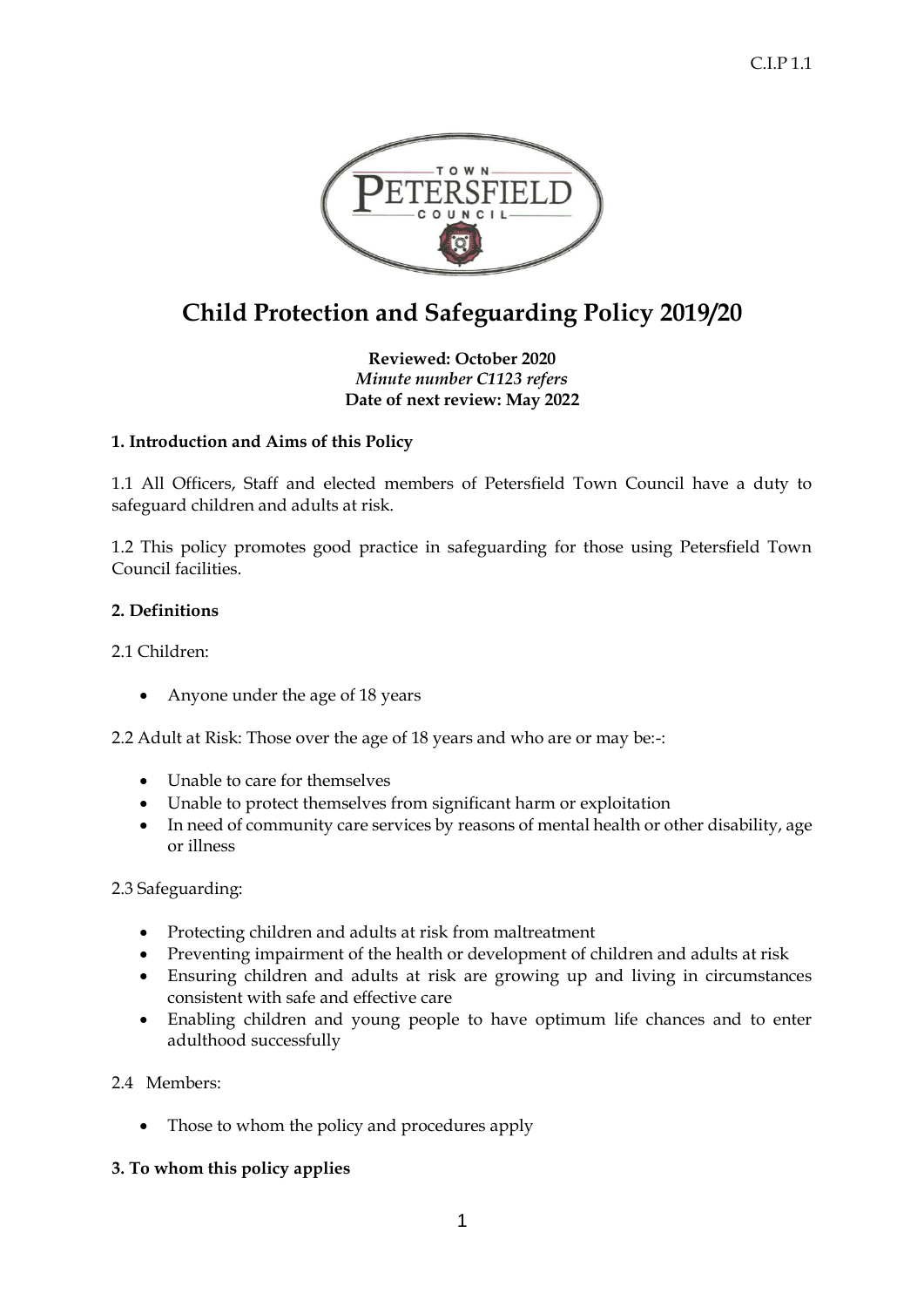3.1 This policy applies to anyone working for or on behalf of the Petersfield Town Council whether in a paid, voluntary or commissioned capacity, for example contracted to do a piece of work.

3.2 It also applies to any individual hiring, leasing or using the Petersfield Town Council facilities for the purpose of delivering any service to children and adults at risk. Any such individual should, in the first instance, contact their own Safeguarding Lead or , if applicable, contact Children's or Adults' Services.

## **4. Principles**

4.1 The welfare of children and adults at risk is everyone's responsibility, particularly when it comes to protecting them from abuse. Children and adults at risk have a lot to gain from sport, recreation and leisure. Their natural sense of fun and spontaneity can blossom in a positive environment supported by the Petersfield Town Council who will aim to provide an excellent opportunity for them to learn new skills, become more confident and maximise their own unique potential. This Policy is based on the following principles:-

- The welfare of children and adults at risk is the primary concern.
- All children and adults at risk whatever their age, culture, disability, gender, language, racial origin, socio-economic status, religious belief and/or sexual identity have the right to protection from abuse.
- It is everyone's responsibility to report any concerns about abuse to the Town Clerk in the first instance. If the Town Clerk is unavailable then to whoever is deputising for him/her at the time. Anyone hiring, leasing or using the Petersfield Town Council facilities (as defined in 3.2 above) should , in the first instance, contact their own Safeguarding Lead or , if applicable, contact Children's or Adults' Services.
- All incidents of alleged poor practice, misconduct and abuse will be taken seriously and responded to swiftly and appropriately.
- Any personal data will be processed in accordance with the requirements of the Data Protection Act 2018 aka General Data Protection Regulation (GDPR).

# **5. Review**

5.1 This Policy and these Procedures will be regularly monitored and reviewed:

- In accordance with changes in legislation and guidance on the protection of children and adults at risk or any changes within Petersfield Town Council. Examples include the possibility of a change in legislation where Parish & Town Councillors may be required to undergo DBS checks. (Disclosure and Barring Service).
- Following any issues or concerns raised about the protection of children and adults at risk within Petersfield Town Council.
- In all other circumstances, at least annually.

## **6. Promoting a safe environment**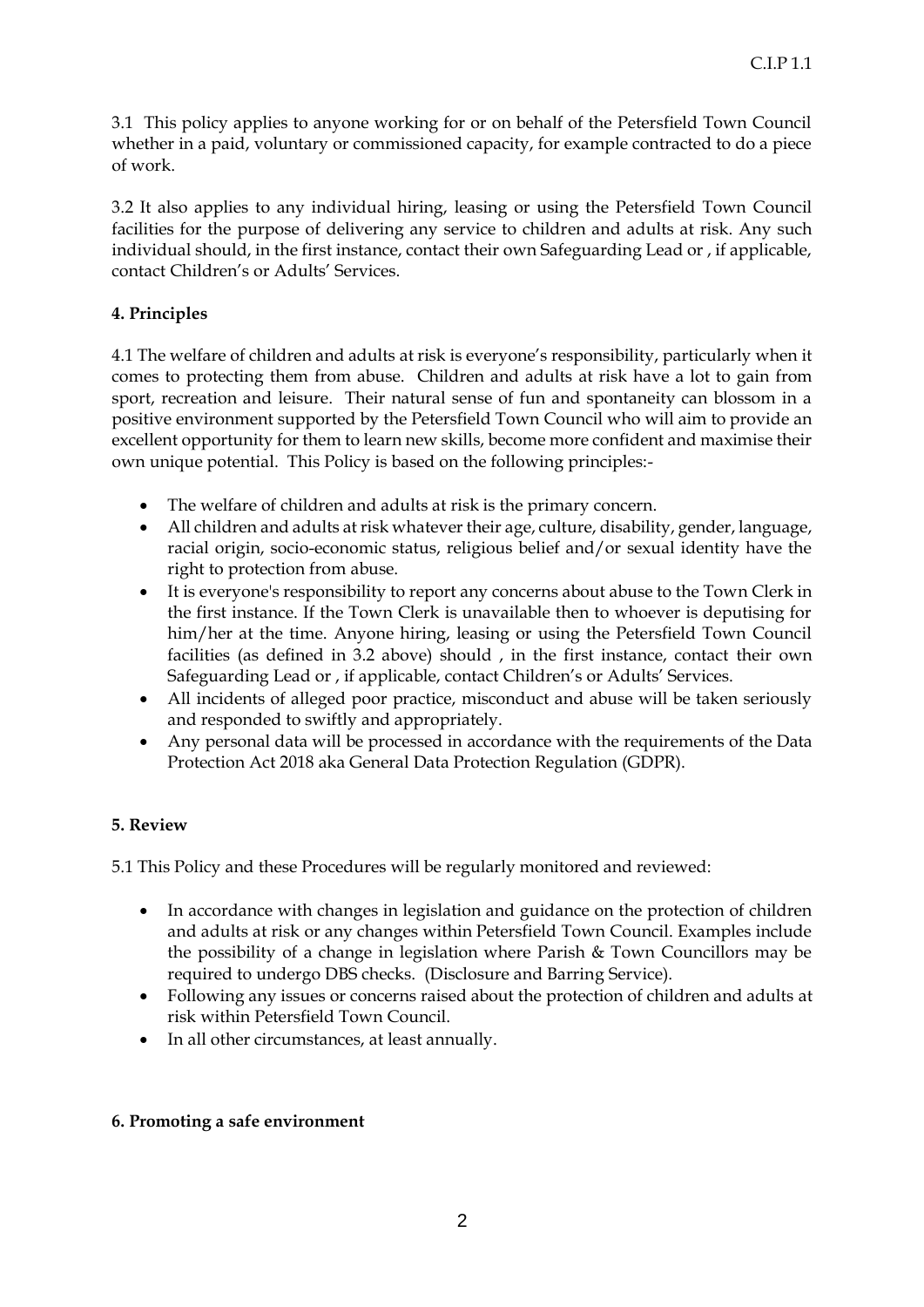6.1 All Officers, Staff and elected members of Petersfield Town Council recognise that in order to promote a safe environment for children, and adults at risk the Petersfield Town Council will need to:-

- Promote the health and welfare of children and adults at risk by the provision of facilities in which they can take part in sport, leisure and recreation safely.
- Respect and promote the rights, wishes and feelings of children and adults at risk.
- Promote and implement appropriate procedures to safeguard the well-being of children and adults at risk and protect them from abuse.
- Recruit, train, support and supervise its members to adopt best practice to safeguard and protect children and adults at risk from abuse and to minimise risk to themselves.
- Require members to adopt and abide by this Child Protection Policy and the East Hampshire Child Protection Code of Practice.
- Require all organisations using its facilities, which have contact with children and adults at risk to have a Child Protection and Safeguarding Policy.
- Respond to any allegations of misconduct or abuse of children and adults at risk in line with this Policy and the East Hampshire Child Protection Code of Practice as well as implementing, where appropriate, the relevant disciplinary and appeals procedures.
- Provide safe facilities and do regular safety assessments.
- Ensure that employees, councillors and leaders of activities in Petersfield Town Council facilities, are aware of the safeguarding expectations.
- Ensure that the Policy for users of Petersfield Town Council facilities include a requirement that they are safe to work with children, young people and adults at risk. For example, those adults who have regular unsupervised contact with children, young people or adults at risk during the course of their duties should undergo appropriate Disclosure and Barring Service checks. (DBS)

# **7. Hiring of facilities to groups for use with children, young people or adults at risk**

7.1 Petersfield Town Council will require the hirer to:

- Have public liability insurance.
- Have a suitable safeguarding children, young people and adults at risk policy and/or agree to work to the Petersfield Town Council Council's policy and relevant guidance.
- Organise appropriate adult/carer ratio to children, young persons and adults at risk in accordance with up to date regulations. For young children as an example OFSTED recommendations are as follows for England and Wales:
	- $\circ$  For 0 to 2 years one adult to every three children (1:3)
	- o For 2 to 3 years one adult to every four children (1:4)
	- o For 3 to 8 years one adult to every eight children (1:8)
	- o For over-8s one for the first 8, then one for every additional 10 children.

There should always be more than one adult for any group and at least one should be female. Helpers under 18 years old count as children and not adults in these ratios. If you have a number of teenage helpers, you will need more adult leaders, not fewer.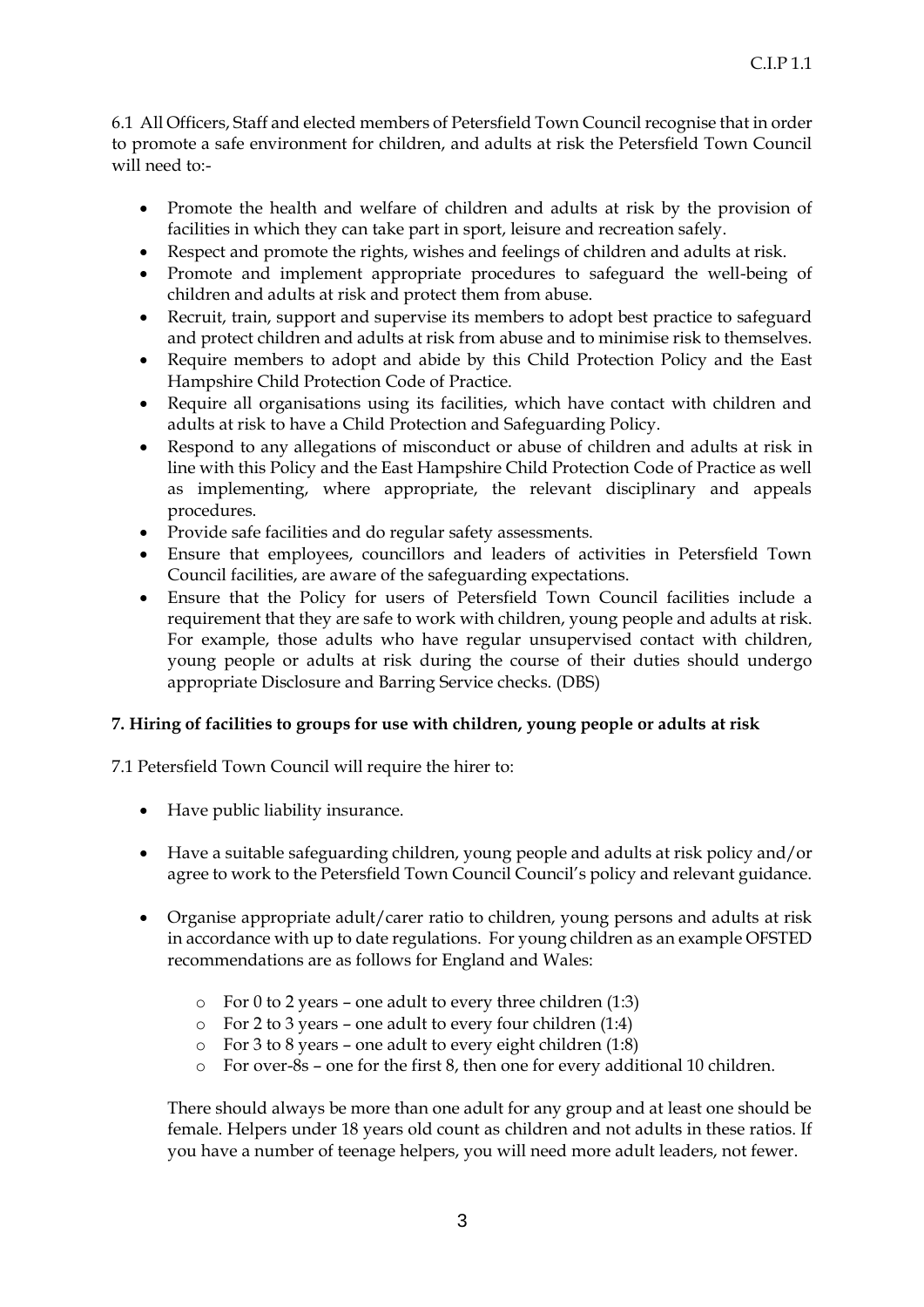- Ensure leaders make their members aware of the Petersfield Town Council Council's Policy and ensure that it is followed whilst using Petersfield Town Council facilities.
- Ensure leaders have valid enhanced DBS checks as appropriate and know where the first aid box is.
- Do risk assessments for individual activities.

## **8. Safe working practice**

8.1 All users of Petersfield Town Council Facilities must follow the safeguarding children, young people and adults at risk policy and procedures at all times. For example they should:

- Never leave children, young people or adults at risk unattended with adults who have not been subject to a Disclosure and Barring Service (DBS) check.
- Plan activities to involve more than one person being present or at least in sight or hearing of others. Alternatively, record, or inform others of their whereabouts and intended action.
- Where possible, have male and female leaders working with a mixed group.
- Ensure registers are complete and attendees are marked in and signed out (under 8's must be collected by a parent/carer).
- Ensure that photos or videos of individuals are not taken without written permission from parents/ carers.
- Ensure they have access to a first aid kit and telephone and know fire procedures.
- Ensure that where a child, young person or adult at risk needs assistance with toilet trips and when first aid is required, that this is carried out in pairs or in the latter case, that it is carried out where they can be seen.
- When working outside, ensure activities, breaks and clothing are suitable for the weather conditions and that shelter is available where possible.

## **9. Expectations of behaviour**

All users of Petersfield Town Council Facilities should:

- Ensure that communications, behaviour and interaction with users should be appropriate and professional.
- Treat each other with respect and show consideration for other groups using the facilities.
- Refrain from any behaviour that involves racism, sexism and bullying and in addition to report any instances of such behaviour to group leaders, Petersfield Town Council Councillors, the Petersfield Town Council clerk or parents and carers, as appropriate.

## **10. Allegations against staff and volunteers**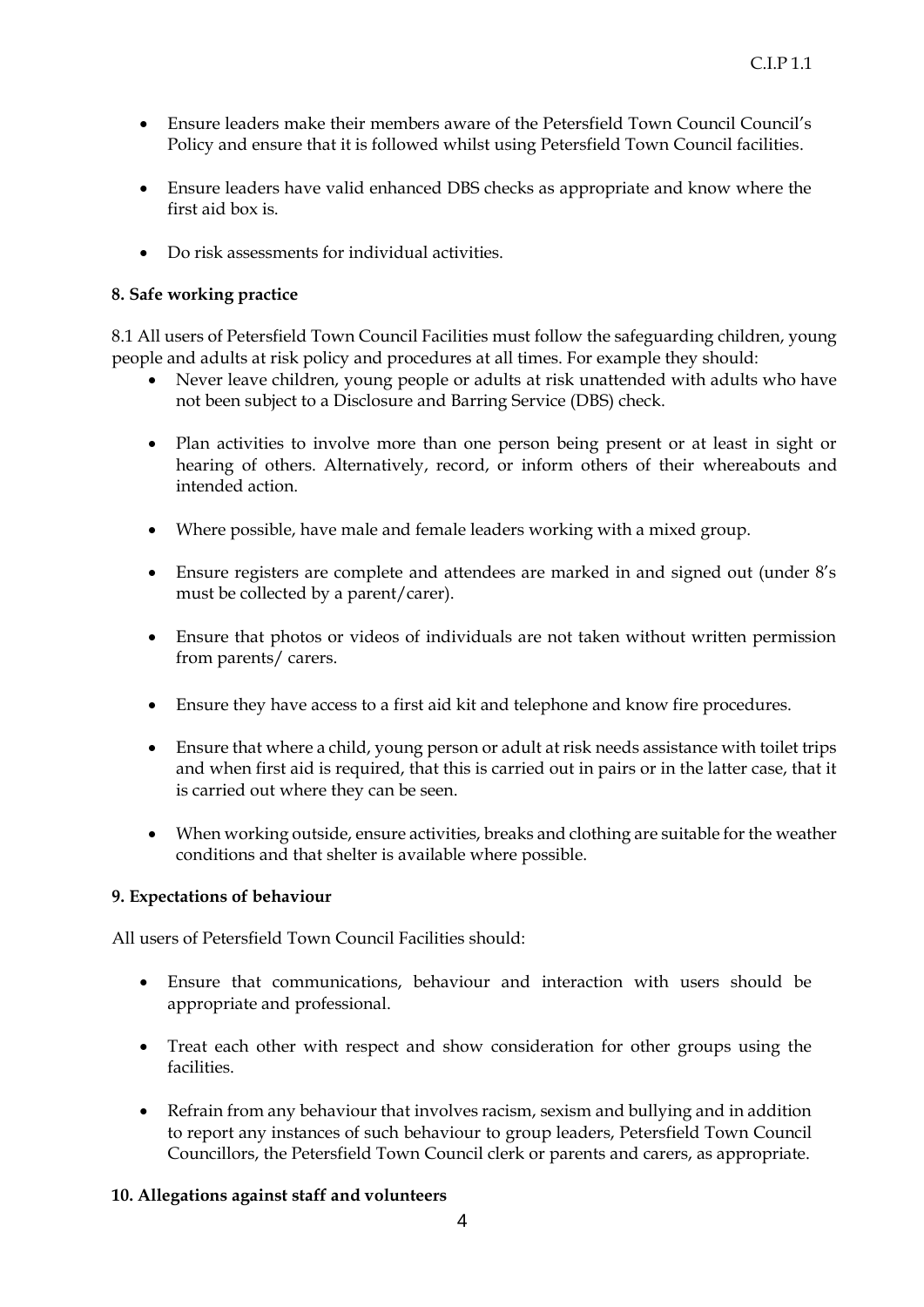- All staff and volunteers should take care not to place themselves in a potentially misunderstood position with a child or adults at risk. It is advisable for interviews or work with individual children and adults at risk or parents to be conducted in view of other adults.
- If an allegation is made against a member of staff or volunteer, the person receiving the allegation will immediately inform the lead person/ supervisor or the most senior staff member available.
- If the allegation made to a member of staff concerns the lead person/ supervisor the recipient of the allegation will immediately inform the person's line manager or the Petersfield Town Clerk.
- The Petersfield Town Council should follow the Hampshire County Council/EHDC procedures for managing allegations against staff/volunteers on the appropriate website. No attempt should be made to investigate or take action before consultation with the Local Authority. In this case Hampshire County Council. See contact details below.

# **11. Whistleblowing**

11.1 All staff and volunteers should be aware of their duty to raise concerns about the attitude or actions of colleagues. See References for the Petersfield Town Council general purpose Whistle Blowing Policy.

## **12. What should be a cause for concern?**

12.1 Staff and volunteers should be concerned by any action or inaction, which significantly harms the physical and/or emotional development of a child. Abuse falls into four main categories and can include child sexual exploitation and female genital mutilation:

- Physical Abuse
- Emotional Abuse
- Sexual Abuse
- Neglect

12.2 All staff and volunteers coming in to contact with children and adults at risk need to have an awareness of safeguarding. Free introductory online training can be arranged.

## **13. Guidance for Organisations**

13.1 It is crucial that the Town Council's Child Protection and Safeguarding policy and procedures apply to everyone who works on behalf of your organisation. This includes all professional and non-professional, full and part-time staff, paid and unpaid employees, councillors, volunteers, coaches, officials, parents, guardians and the children.

13.2 It may be necessary to include an opening statement in your Policy defining to whom your Policy and Procedures apply to ensure that all of the categories listed above are included.

13.3 It is advisable to formally require any other individual who is associated with your organisation to agree to abide by your policy and procedures for the duration of their